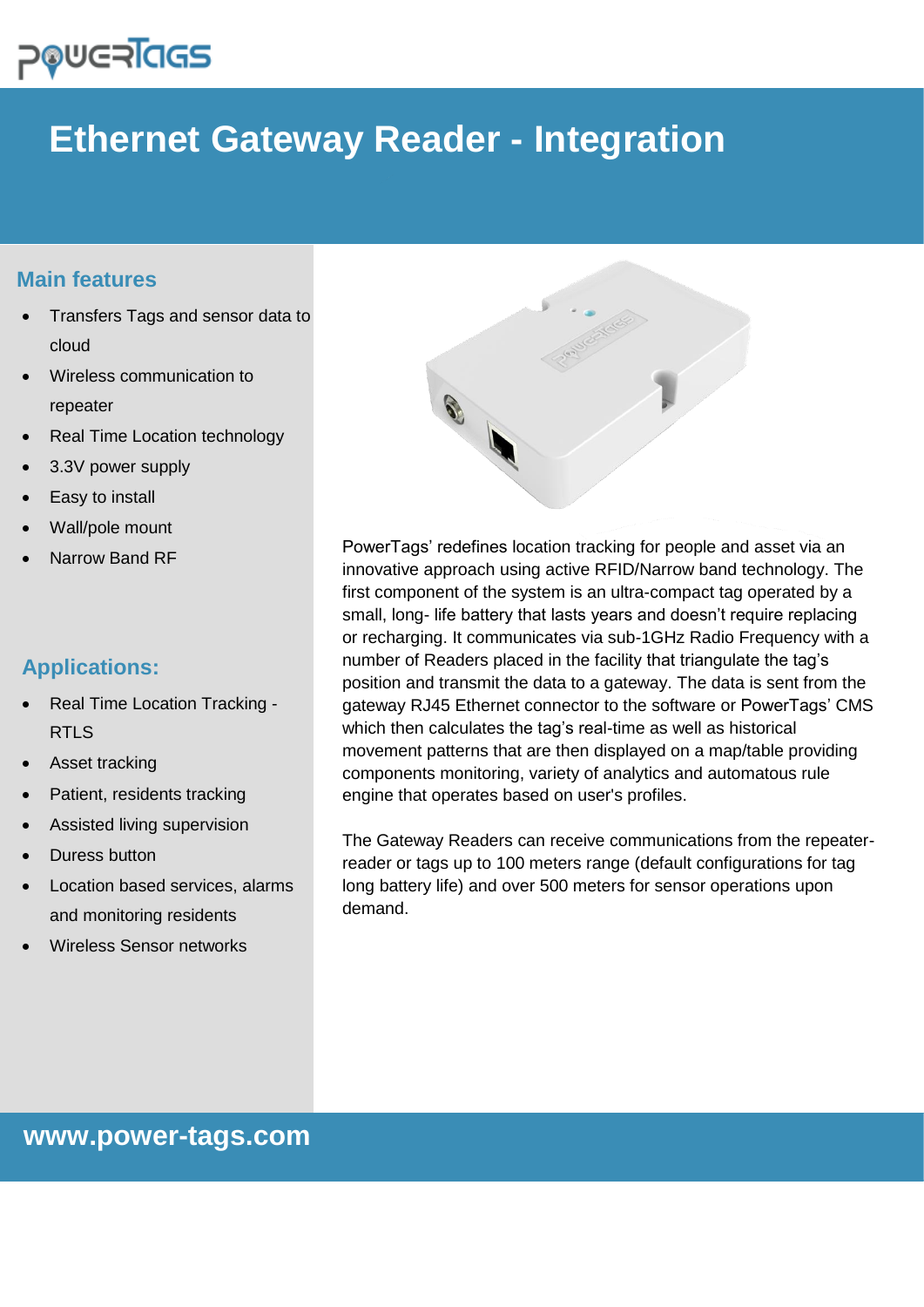

#### PowerTags Diagram Options:



**\*All tags are provided with Location Tracking, sensitive Tilt sensor, a Button and years lasting battery life-span**an

| RTLS technology Active RFID /Narrow band RF               |  |
|-----------------------------------------------------------|--|
| Power supply stabilized transformer3.3V, 1 Ampere or more |  |

#### **Product specifications:**

| Power supply stabilized transformer3V, 1Amp or more |                                                                 |
|-----------------------------------------------------|-----------------------------------------------------------------|
|                                                     |                                                                 |
|                                                     |                                                                 |
|                                                     |                                                                 |
|                                                     | Reception Frequency range 868/915 MHz (720 - 970 Mhz by demand) |

#### **Complies with FCC/ CE/ IC regulatory standards:**

- Tag FCC ID: 2AEXTTAGS3V04V0
- Tag IC ID: 21825-TAG3V04V0
- REPATER/GATEWAY FCC: 2AEXTPOWERTAGS

#### **Downloadable:**

- Configuration tool [link](https://www.wiznet.io/wp-content/uploads/wiznethome/S2E%20Module/WIZ107_108SR/Utility/WIZ107_108_config_tool.zip) for Windows computers
- Network configuration description [link](https://www.wiznet.io/wp-content/uploads/wiznethome/S2E%20Module/WIZ107_108SR/Document/WIZ107SR_AN_Public_IP_v100E.pdf)

#### **Installation guidelines:**

- 1. Run the ConfigTool and search for LAN connected Ethernet Gateway or directly connected to PC with Static IP address
- 2. Search for connected Gateway devices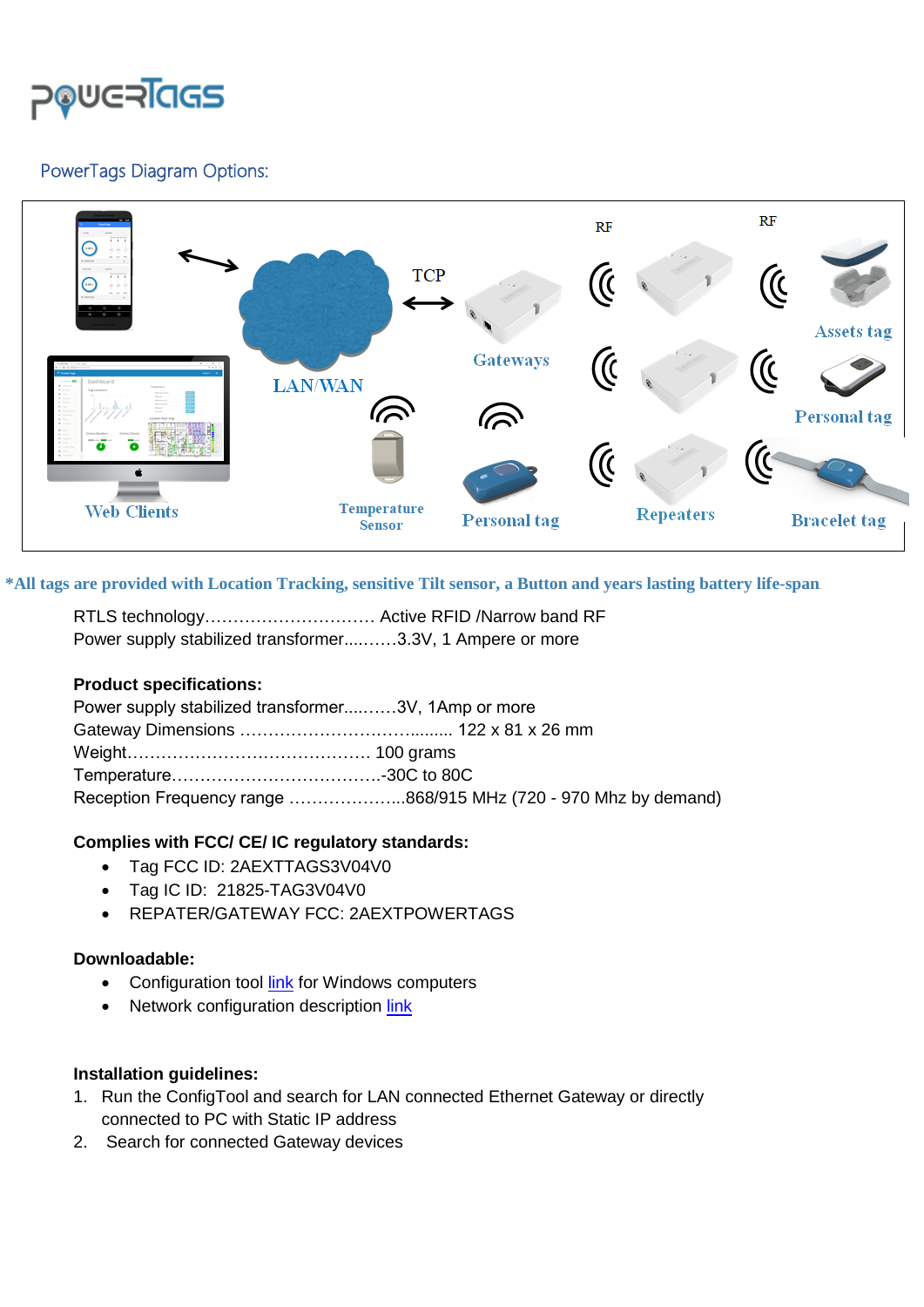| WIZ107SR / WIZ108SR Configuration Tool Ver1.4.4.2                                                                                                                                                                                                   |                                                                                                                                                                                                                                   |      |
|-----------------------------------------------------------------------------------------------------------------------------------------------------------------------------------------------------------------------------------------------------|-----------------------------------------------------------------------------------------------------------------------------------------------------------------------------------------------------------------------------------|------|
| Search                                                                                                                                                                                                                                              | Setting (1) Upload (2) Reset (2) Factory (2) Ping                                                                                                                                                                                 |      |
| <b>E. Serial to Ethernet</b><br>EL 00:08:DC:50:2C:98<br>Model name: WIZ107SR<br>UART <sup>-1</sup><br>Firmware version: 4.06<br><b>Status: OPEN</b><br>- Debug message: Enabled<br>۹<br>WIZ107SR / WIZ108SR Configuration Tool Ver1.4.4.2<br>Search | Network<br>Serial O Options<br>Device network settings<br><b>IDED</b> Using the follow IP Address<br>Device IP address:<br>172.21.21.13<br>255 255 255.0<br>Subnet mask:<br>Gateway: 172.21.21.1<br>Setting (4) Upload 0<br>Reset | DHCP |
| ⊟ Serial to Ethernet<br>00:08:DC:50:2C:98<br>Model name: WITHOTSR<br>UART: 1<br>Firmware version: 4.06<br>-- Status: OPEN<br>lill Debug message: Enabled                                                                                            | Network<br>Device network se<br>◉ Using the fol<br>Device IP addre<br>Subnet m.                                                                                                                                                   |      |
|                                                                                                                                                                                                                                                     | Gater                                                                                                                                                                                                                             |      |

3. Configure DHCP of STATIC IP, Subnet mask and network gateway IP

- 4. Under the "remote IP/host name" section Configure the software Management IP address and choose TCP client IP address and type Port number
- 5. Press the setting button to send configuration to the selected Gateway



#### **Software integration instructions:**

The PowerTags hardware consists of wireless Tags/Sensors gateways and optional wireless repeaters, this tutorial describes all the information required to perform hardware to software integration and includes the different frame formats from the gateway to/from software management software.

The gateway message format is as described is send over TCP raw-data in bytes as described:

| Byte #        | 0      |            | 2          | 3          |            | ა         | 6           |      | 8                     |
|---------------|--------|------------|------------|------------|------------|-----------|-------------|------|-----------------------|
| Field<br>type | opcode |            | ReaderID   | deviceID   |            | Index $#$ | <b>RSSI</b> | flag | <b>Delimiter</b>      |
|               |        | <b>MSB</b> | <b>LSB</b> | <b>MSB</b> | <b>LSB</b> |           |             |      | $\tilde{\phantom{a}}$ |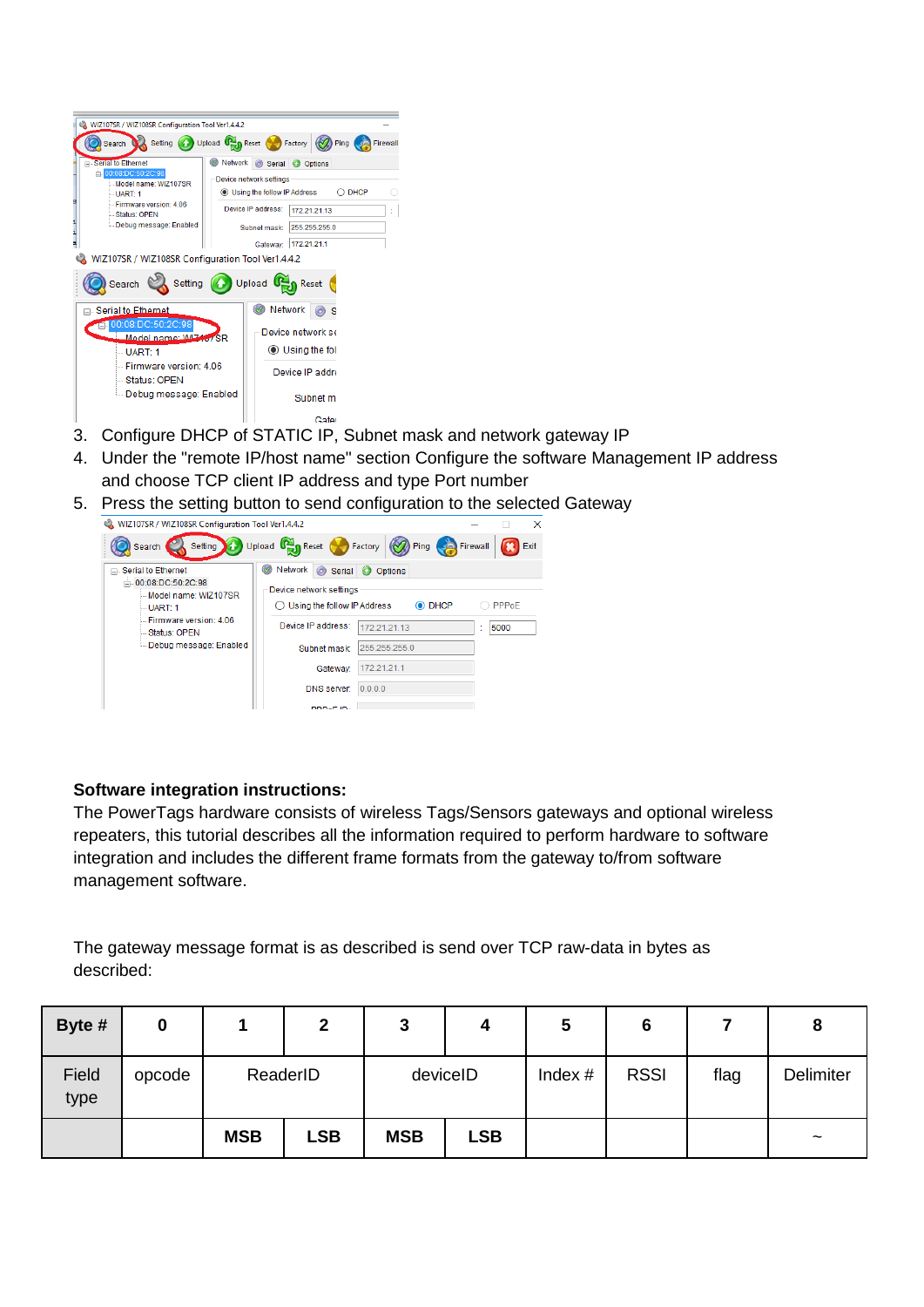- opcode 1 means the deviceID and data was detected by the sending Gateway device.
- opcode 2 means the deviceID and data was detected by a repeater device that contains ReaderID as described.
- ReaderID is the receiving device's ID (gateway or repeater)
- deviceID is the transmitting devices' ID ( wireless Tags or sensor)
- Index  $#$  is a running index number of the wireless tags between 1 to 124
- RSSI-256 is the RSSI in dBm is the power level the receiving device (gateway or repeater) for the tag transmissions, provides indication for the range of the tags from the (gateway or repeater). is measured in dBm with values ranged from 0 to -110 dBm

#### Temperature data is the same as any tag with 2 additional bytes flag is 0X32

| Byte #        | 0                 |            | 2          | 3          | 4          | 5         | 6           |      | 8                                | 9                                      | 10                    |
|---------------|-------------------|------------|------------|------------|------------|-----------|-------------|------|----------------------------------|----------------------------------------|-----------------------|
| Field<br>type | <b>ODC</b><br>ode |            | ReaderID   |            | deviceID   | Index $#$ | <b>RSSI</b> | flag | Temper<br>ature                  | Tempera<br>ture                        | Deli<br>miter         |
|               |                   | <b>MSB</b> | <b>LSB</b> | <b>MSB</b> | <b>LSB</b> |           |             |      | $(uint8_t)m$<br>easured t<br>emp | (uint8_t)(me<br>asured tem<br>$p>>8$ ) | $\tilde{\phantom{a}}$ |

• The get measure temperature a simple conversion is required by (Byte[8]+Byte[9]) \*0.0625 = degrees in Celsius

Both Repeaters and Gateways receive tags transmission, when a gateway is the receiver the opcode 1 is being marked in Byte [0].

When a repeater is detecting the tag/sensor it will retransmit the data towards all gateways within its area and these gateways will then write opcode 2 in byte[0] and the ReaderID of the repeater.

| <b>Flag</b> | Info                                  |
|-------------|---------------------------------------|
| 0x09        | <b>Broadcast</b>                      |
| 0x0F        | Button 1 pressed                      |
| 0x10        | Button 2 pressed                      |
| 0x11        | <b>Battery low</b>                    |
| 0x12        | Tag TILT                              |
| 0x13        | Tag tilt is active $+$ battery is low |
| 0x14        | Tag button 1 pressed + battery is low |
| 0x15        | Tag button 2 pressed + battery is low |
| 0X16        | Tag tilt + button 1                   |